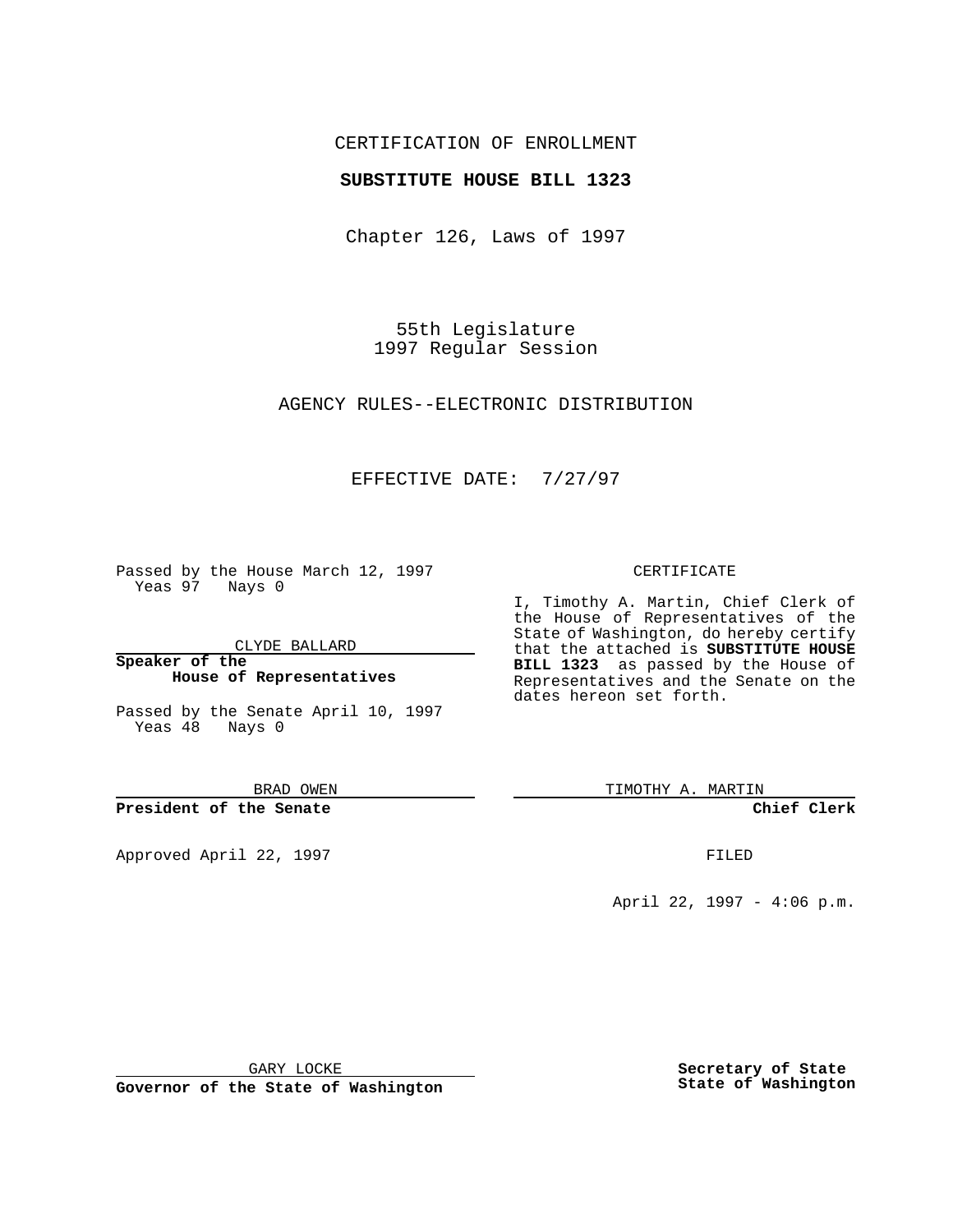# **SUBSTITUTE HOUSE BILL 1323** \_\_\_\_\_\_\_\_\_\_\_\_\_\_\_\_\_\_\_\_\_\_\_\_\_\_\_\_\_\_\_\_\_\_\_\_\_\_\_\_\_\_\_\_\_\_\_

\_\_\_\_\_\_\_\_\_\_\_\_\_\_\_\_\_\_\_\_\_\_\_\_\_\_\_\_\_\_\_\_\_\_\_\_\_\_\_\_\_\_\_\_\_\_\_

Passed Legislature - 1997 Regular Session

### **State of Washington 55th Legislature 1997 Regular Session**

**By** House Committee on Government Reform & Land Use (originally sponsored by Representatives D. Schmidt, Scott, Wensman, Morris, Costa and Dunn; by request of Department of Revenue)

Read first time 03/04/97.

 AN ACT Relating to the distribution of rules notices; amending RCW 34.05.010; and creating a new section.

BE IT ENACTED BY THE LEGISLATURE OF THE STATE OF WASHINGTON:

 NEW SECTION. **Sec. 1.** (1) In order to provide the greatest possible access to agency documents to the most people, agencies are encouraged to make their rule, interpretive, and policy information available through electronic distribution as well as through the regular mail. Agencies that have the capacity to transmit electronically may ask persons who are on mailing lists or rosters for copies of interpretive statements, policy statements, preproposal statements of inquiry, and other similar notices whether they would like to receive the notices electronically.

 (2) Electronic distribution to persons who request it may substitute for mailed copies related to rule making or policy or interpretive statements. If a notice is distributed electronically, the agency is not required to transmit the actual notice form but must send all the information contained in the notice.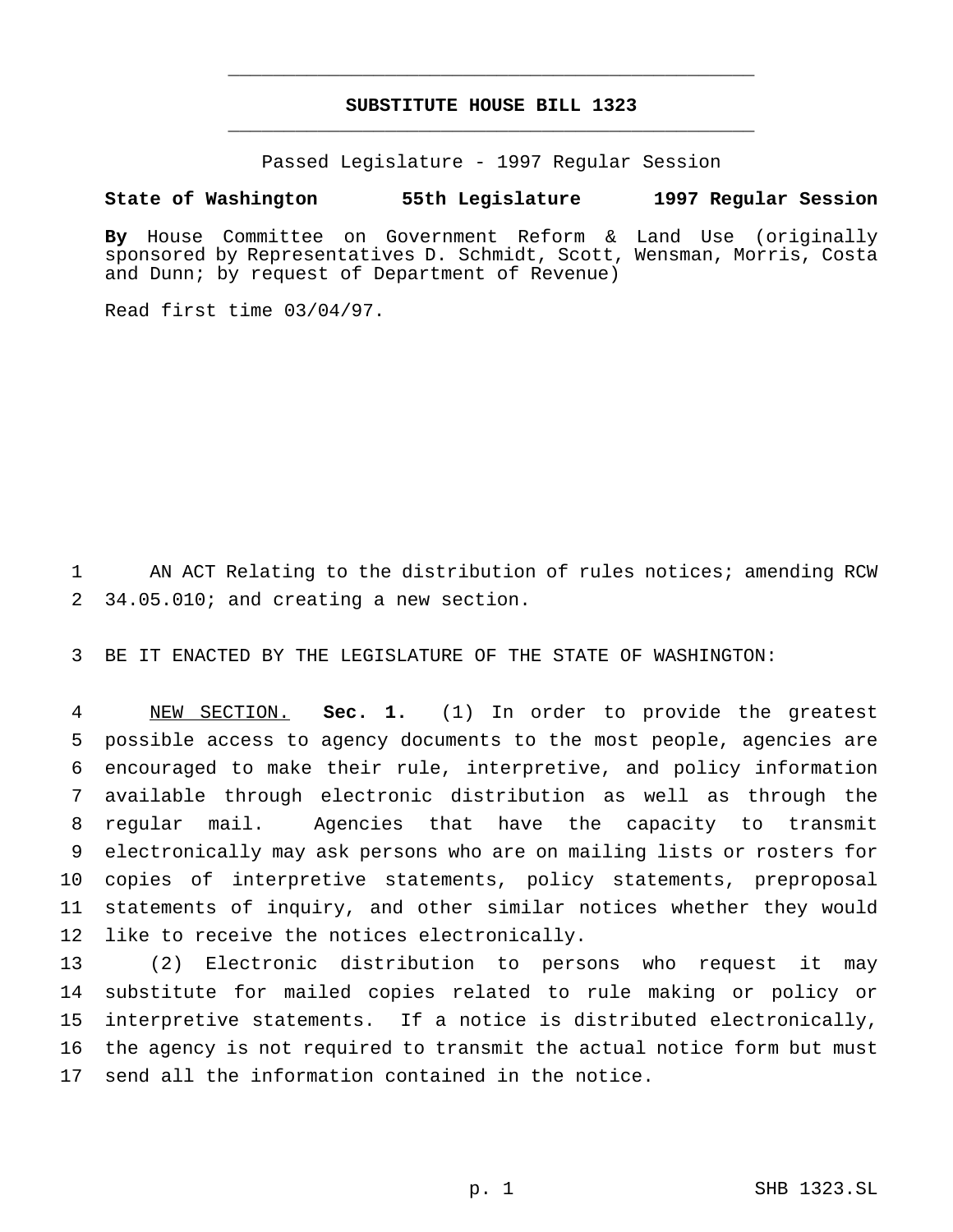(3) Agencies which maintain mailing lists or rosters for any notices relating to rule making or policy or interpretive statements may establish different rosters or lists by general subject area.

 **Sec. 2.** RCW 34.05.010 and 1992 c 44 s 10 are each amended to read as follows:

 The definitions set forth in this section shall apply throughout this chapter, unless the context clearly requires otherwise.

 (1) "Adjudicative proceeding" means a proceeding before an agency in which an opportunity for hearing before that agency is required by statute or constitutional right before or after the entry of an order by the agency. Adjudicative proceedings also include all cases of licensing and rate making in which an application for a license or rate change is denied except as limited by RCW 66.08.150, or a license is revoked, suspended, or modified, or in which the granting of an application is contested by a person having standing to contest under the law.

 (2) "Agency" means any state board, commission, department, institution of higher education, or officer, authorized by law to make rules or to conduct adjudicative proceedings, except those in the legislative or judicial branches, the governor, or the attorney general except to the extent otherwise required by law and any local governmental entity that may request the appointment of an administrative law judge under chapter 42.41 RCW.

 (3) "Agency action" means licensing, the implementation or enforcement of a statute, the adoption or application of an agency rule or order, the imposition of sanctions, or the granting or withholding of benefits.

 Agency action does not include an agency decision regarding (a) contracting or procurement of goods, services, public works, and the purchase, lease, or acquisition by any other means, including eminent domain, of real estate, as well as all activities necessarily related to those functions, or (b) determinations as to the sufficiency of a showing of interest filed in support of a representation petition, or mediation or conciliation of labor disputes or arbitration of labor disputes under a collective bargaining law or similar statute, or (c) any sale, lease, contract, or other proprietary decision in the management of public lands or real property interests, or (d) the granting of a license, franchise, or permission for the use of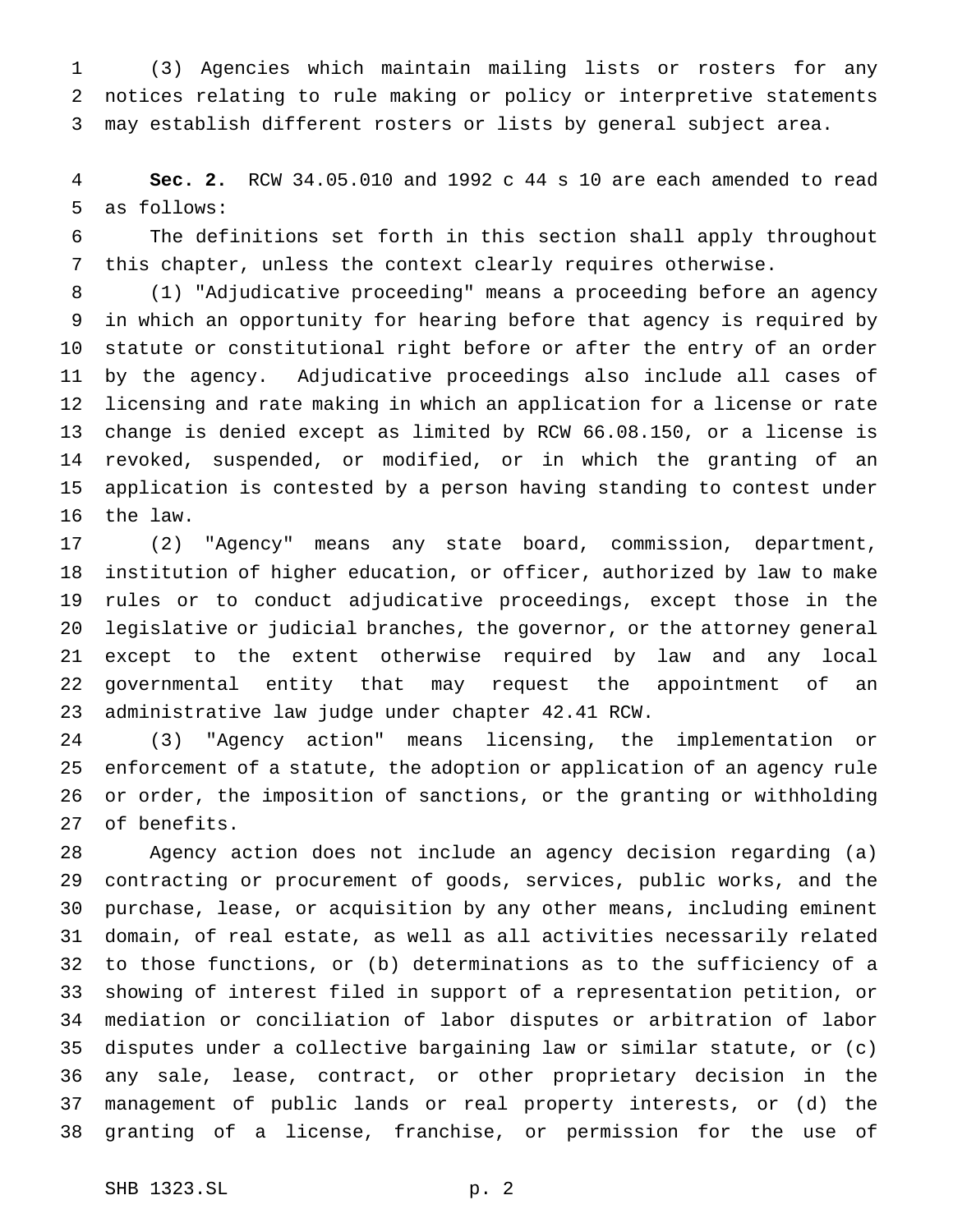trademarks, symbols, and similar property owned or controlled by the agency.

 (4) "Agency head" means the individual or body of individuals in whom the ultimate legal authority of the agency is vested by any provision of law. If the agency head is a body of individuals, a majority of those individuals constitutes the agency head.

 (5) "Entry" of an order means the signing of the order by all persons who are to sign the order, as an official act indicating that the order is to be effective.

 (6) "Filing" of a document that is required to be filed with an agency means delivery of the document to a place designated by the agency by rule for receipt of official documents, or in the absence of such designation, at the office of the agency head.

 (7) "Institutions of higher education" are the University of Washington, Washington State University, Central Washington University, Eastern Washington University, Western Washington University, The Evergreen State College, the various community colleges, and the governing boards of each of the above, and the various colleges, divisions, departments, or offices authorized by the governing board of the institution involved to act for the institution, all of which are sometimes referred to in this chapter as "institutions."

 (8) "Interpretive statement" means a written expression of the opinion of an agency, entitled an interpretive statement by the agency head or its designee, as to the meaning of a statute or other provision of law, of a court decision, or of an agency order.

 (9)(a) "License" means a franchise, permit, certification, approval, registration, charter, or similar form of authorization required by law, but does not include (i) a license required solely for revenue purposes, or (ii) a certification of an exclusive bargaining representative, or similar status, under a collective bargaining law or similar statute, or (iii) a license, franchise, or permission for use of trademarks, symbols, and similar property owned or controlled by the agency.

 (b) "Licensing" includes the agency process respecting the issuance, denial, revocation, suspension, or modification of a license. (10) "Mail" or "send," for purposes of any notice relating to rule 37 making or policy or interpretive statements, means regular mail or electronic distribution, as provided in section 1 of this act.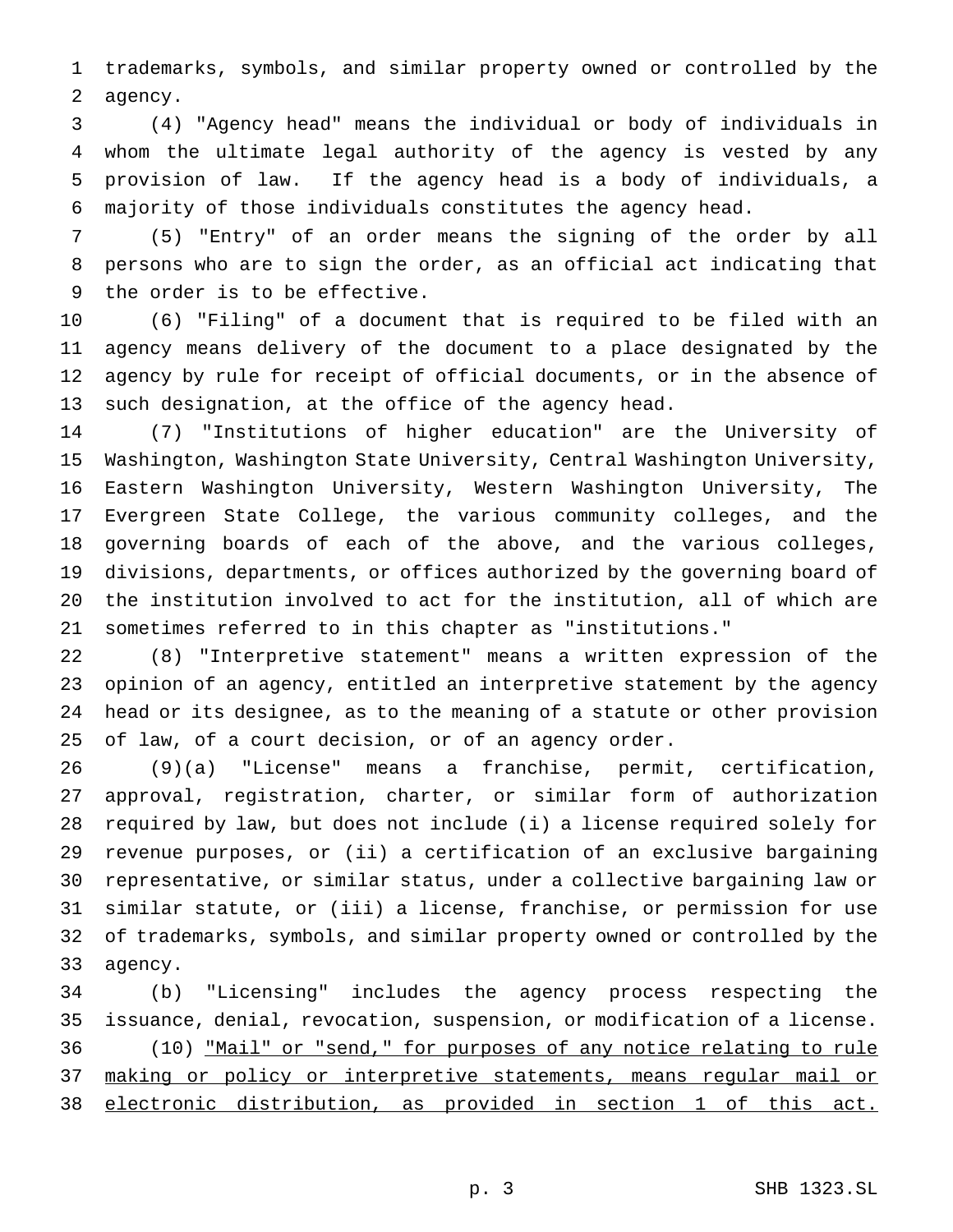"Electronic distribution" or "electronically" means distribution by electronic mail or facsimile mail.

 (11)(a) "Order," without further qualification, means a written statement of particular applicability that finally determines the legal rights, duties, privileges, immunities, or other legal interests of a specific person or persons.

 (b) "Order of adoption" means the official written statement by which an agency adopts, amends, or repeals a rule.

9  $((+11))$   $(12)$  "Party to agency proceedings," or "party" in a context so indicating, means:

 (a) A person to whom the agency action is specifically directed; or (b) A person named as a party to the agency proceeding or allowed to intervene or participate as a party in the agency proceeding.

 $((+2)^{n})$   $(13)$  "Party to judicial review or civil enforcement proceedings," or "party" in a context so indicating, means:

 (a) A person who files a petition for a judicial review or civil enforcement proceeding; or

 (b) A person named as a party in a judicial review or civil enforcement proceeding, or allowed to participate as a party in a judicial review or civil enforcement proceeding.

 $((+13))$   $(14)$  "Person" means any individual, partnership, corporation, association, governmental subdivision or unit thereof, or public or private organization or entity of any character, and includes another agency.

 $((+14))$   $(15)$  "Policy statement" means a written description of the current approach of an agency, entitled a policy statement by the agency head or its designee, to implementation of a statute or other provision of law, of a court decision, or of an agency order, including where appropriate the agency's current practice, procedure, or method of action based upon that approach.

31 (( $\left(\frac{15}{15}\right)$ ) (16) "Rule" means any agency order, directive, or regulation of general applicability (a) the violation of which subjects a person to a penalty or administrative sanction; (b) which establishes, alters, or revokes any procedure, practice, or requirement relating to agency hearings; (c) which establishes, alters, or revokes any qualification or requirement relating to the enjoyment of benefits or privileges conferred by law; (d) which establishes, alters, or revokes any qualifications or standards for the issuance, suspension, or revocation of licenses to pursue any commercial activity, trade, or